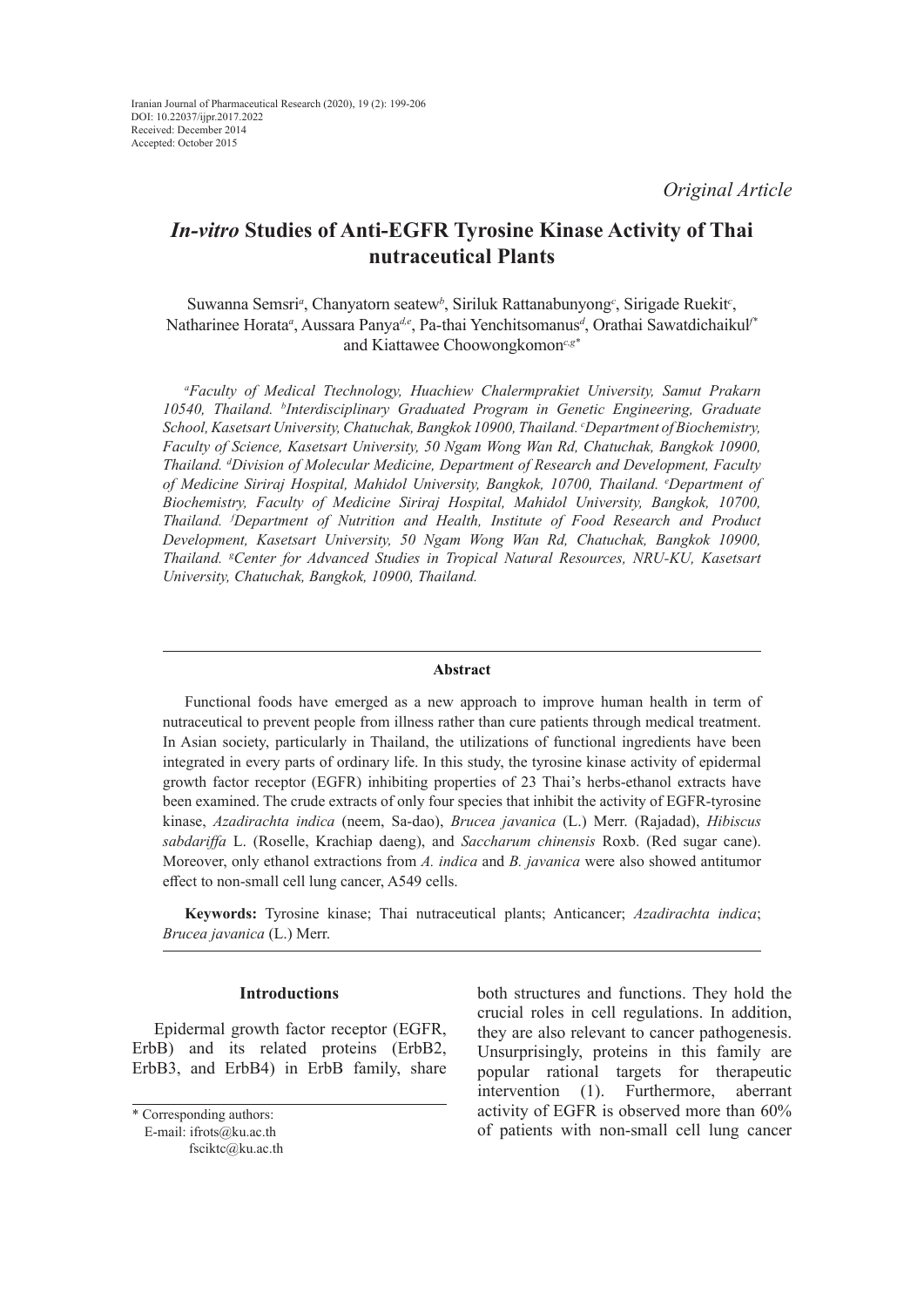(NSCLC), the largest subset of lung cancer and the major cause of cancer death (2). Several reasons as mentioned, therefore, the EGFR protein has been emphasized in various research fields, especially in cancer research area. A number of strategies influencing this receptor, and its downstream signal cascades, including monoclonal antibodies, small molecule tyrosine kinase inhibitors, antisense oligonucleotides inhibiting EGFR synthesis and antibody-based immunoconjugates, have been evaluated. Among various types of EGFR inhibiting agents, small molecule tyrosine kinase inhibitor is established clinical activity and regulatory approval for the treatment of cancer. The anti-cancer drugs, gefitinib (Irressa® Astra Zeneca), erlotinib (Tarceva® Genetech), lapatinib (Tykerb® GlaxoSmithKline), and vandetanib (Astra Zeneca) have been approved to use for nonsmall cell lung cancer (NSCLC) treatment in 2003 (gefitinib) and 2004 (erlotinib), breast cancer in 2007 (lapatinib) and thyroid cancer in 2011 (vandetanib), respectively. Moreover, many of them, pelitinib, neratinib, and afatinib are under investigation both in clinical trial phase I to III, and enzymatic assay.

Even though the modern medicines are very successful in past decades, the alternative medicines that endowed with the naturally attitude are still popular (wildly used). Currently, people pay attention to phytonutrients as "nutraceutical" which provides health and medical benefits with the new concept from a food and food product. Generally, folk or local food (slow cooking) contains many natural compounds, which not only cure but also prevent from suffering some symptoms (or diseases) and promote health. This motivates the research to look for the more effective EGFR tyrosine kinase inhibitors from natural products for using in the cancer treatment and preventing. That is why people today look back into the ways of nature. Furthermore, there are tons of scientific studies report about the properties of natural product of phytonutrient in several chronic diseases (3-8), endowed with our previous prediction of the potent compounds from herbs inhibit the kinase domain of epidermal growth factor receptor, EGFR-TK (9).

This present study therefore investigated

inhibitory effects of crude extracts from a set of medicinal herbs against EGFR-TK activity both enzymatic inhibition and cell line toxicity studies. The known anti-EGFR-TK drug, gefitinib was included in this study as the positive control. Dimethyl sulfoxide (DMSO), the chemical solvent, was used as the negative control.

## **Methods**

#### *Preparation of plant materials*

Twenty-three Thai's medicinal plants were purchased from a folk-medicinal store in Bangkok, Thailand. Scientific and Thai local names as well as the used part (s) of medicinal plants are showed in Table 1. All of dried plant materials were extracted successfully by 95% ethanol. 100 g of each plant material was soaked with 500 mL of 95% ethanol in Erlenmeyer flask with covered lid for 72 h at room temperature. Then, each supernatant was filtered with 10 nm Whatman filter paper. The filtrate was concentrated by a rotary evaporator under 50 °C. The evaporated weights of each sample were recorded. Each extract was dissolved in 95% ethanol to produce a stock solution at concentration 20 mg/mL and then, they were kept at -20 ºC until further require.

The extract yield (%w/w) was determined from all extracts by using the formular:

Yield (%) = 
$$
Equ.1
$$
The weight of evaporated extract × 100  
The weight of dried plant

The extractions of crude herbs by ethanol were diluted to 6 mg/mL in 1X kinase buffer (50 mM Tris-HCl, 20 mM MgCl2, 1 mM EGTA, 0.01% Brij 35, pH 7.5) containing 2 mM DTT. The crude extracts were kept at 4 °C prior to use.

#### *Tyrosine kinase inhibition assay*

Kinase domain of EGFR, active, was purchased from Millipore Corporation, Billerica, MA, USA. Measurements of tyrosine kinase inhibition assay by using fluorescence were performed as its descriptions. The procedures contain following steps; (i) enzyme-ligand incubation; 12.5 µL of 12 nM tyrosine kinase enzyme were incubated with 12.5 µL of 100 µg/mL each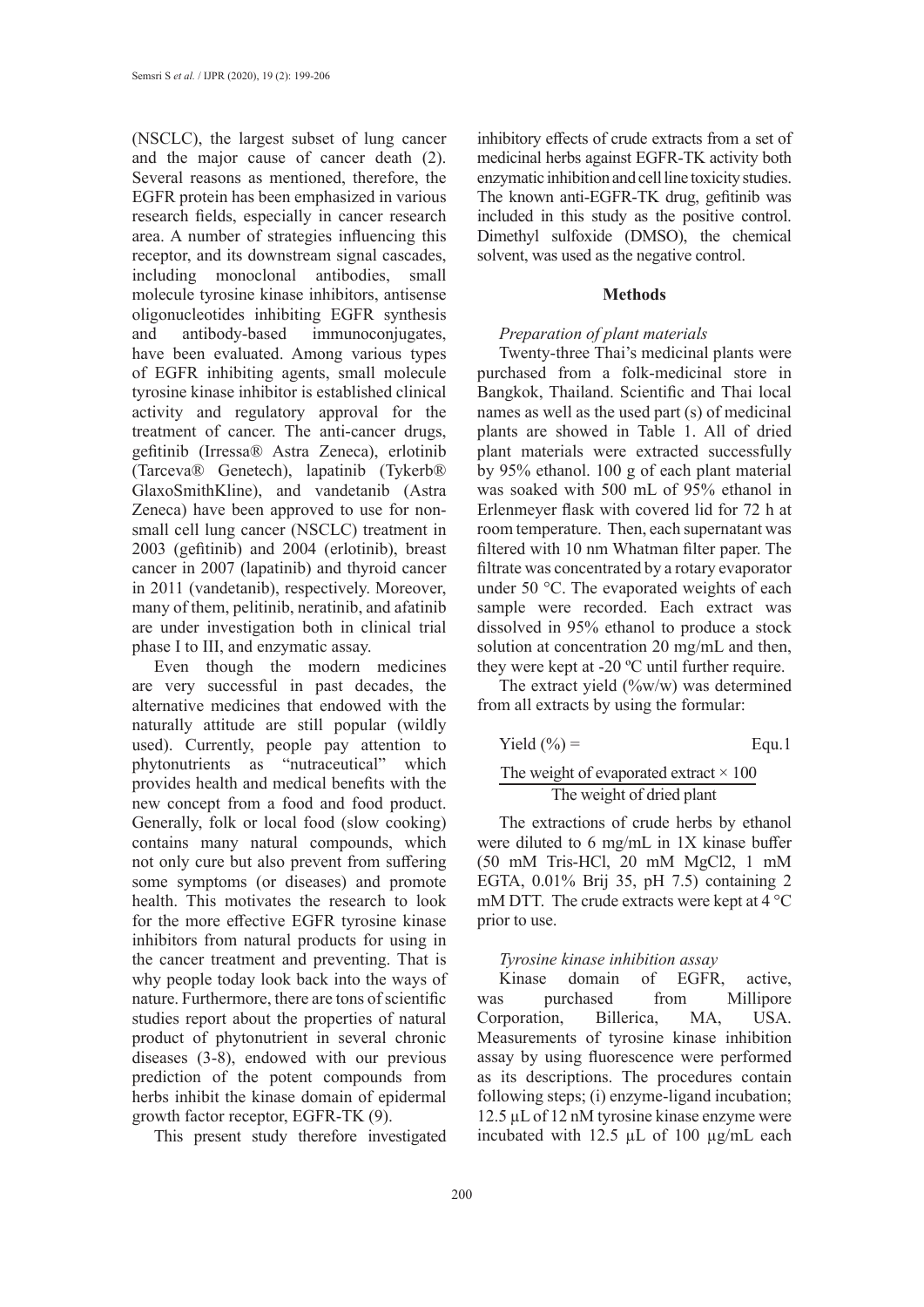| No.            | <b>Scientific Name</b>                    | <b>Part Used</b> | Yield $(\% )$<br>95% Ethanol | Thai's name                 | Common name                             |
|----------------|-------------------------------------------|------------------|------------------------------|-----------------------------|-----------------------------------------|
| 1              | Allium sativum L.                         | <b>Bulb</b>      | 0.997                        | Kra thiam                   | Garlic                                  |
| $\mathfrak{2}$ | Ananas bracteatus Schult. f.              | Fruit bark       | 49.240                       | Supparod                    |                                         |
| 3              | Azadirachta indica*                       | Leaves           | 5.382                        | $Sa$ -dao                   | Neem Tree                               |
| 4              | Brucea javanica (L.) Merr.*               | Fruit            | 4.919                        | Rajadad                     |                                         |
| 5              | Citrus hystrix DC.                        | Fruit bark       | 28.050                       | Ma-Grude                    |                                         |
| 6              | Citrus maxima (Burm.f.) Merr.             | Fruit bark       | 2.170                        |                             | Pomelo, Shaddock                        |
| 7              | Citrus reticulata Blanco                  | Fruit bark       | 17.465                       |                             | Mandarin orange,<br>Tagerine orange     |
| 8              | Diospyros mollis Griff.                   | Stem             | 16.983                       | Ma-Glear                    |                                         |
| 9              | Eurycoma longifolia Jack                  | Stem             | 2.649                        | Pla lai phueak<br>(Central) |                                         |
| 10             | Hibiscus sabdariffa L.*                   | Flower           | 16.887                       | Krachiap daeng              | Roselle, Jamaican<br>Sorrel             |
| 11             | Hygrophila erecta (Burm.f.)<br>Hochr.     | Stem             | 8.072                        | Toi-ting                    |                                         |
| 12             | Maclura cochinchinensis (Lour.)<br>Corner | Stem             | 14.232                       |                             |                                         |
| 13             | Moringa oleifera Lam.                     | Seed             | 2.997                        | Ma-rum                      | Horse radish tree                       |
| 14             | Myristica fragrans                        | Stem             | 8.010                        | Janntead                    | Nutmeg Tree                             |
| 15             | Ocimum basilicum L.                       | Leaves           | 12.458                       | Horaphaa<br>(General)       | <b>Sweet Basil</b>                      |
| 16             | Ociemum Sanctum L.                        | Leaves           | 15.829                       | Kraprao-daeng               | Holy Basil, Tulsi,<br>Tulasi, Kemangen. |
| 17             | Plumbago indica L.                        | Root             | 20.033                       | Chetta mun<br>phloeng daeng |                                         |
| 18             | Rhinacanthus nasutus                      | Aerial part      | 6.307                        | Thong pun chung             |                                         |
| 19             | Saccharum chinensis Roxb.*                | <b>Stem</b>      | 2.035                        | Aoidang                     | Red sugar cane                          |
| 20             | Shirakiopsis indica (Willd.) Esser        | Fruit            | 1.267                        | Samor tale                  |                                         |
| 21             | Spondias pinnata (L.f.) Kurz              | Fruit            | 3.352                        | Ma kok                      |                                         |
| 22             | Strychnos nux-vomica                      | Seed             | 1.329                        | Salang Jai                  | snake wood                              |
| 23             | Vitex trifolia L.                         | Root             | 5.705                        | Khon thi so                 |                                         |

**Table 1.** Selected Thai medicinal plants, the parts used, 95% ethanol extraction yields.

\*the high inhibiting activity against EGFR-TK

herbal extracted sample at room temperature for 5 min. (ii) Anti-phosphotyrosine fluorescein coupling reaction; 20 µL of antibody Beacon detection complex (6.67 nM Anti-phosphotyrosine antibody, 3.3 nM Oregon Green 488 ligand, 0.027 mg/mL poly (Glu:Tyr)) were added into pre-incubated enzyme with each herbal extracted sample. The mixed solutions were incubated at room temperature absent of light for 10 min. (iii) The activation and monitoring the reactions,

each reaction was started via adding 30 µL of 1.25 mM ATP. The signal has been measured by using a fluorescence microplate reader (Tecan, Infinite F200 PRO) with excitation and emission wavelength of 485 and 530 nm, respectively. Three independent experiments have been performed.

*Fifty percent inhibitory concentration*  $(IC_{50})$ *determinations*

Crude herbal extracts from 95% ethanol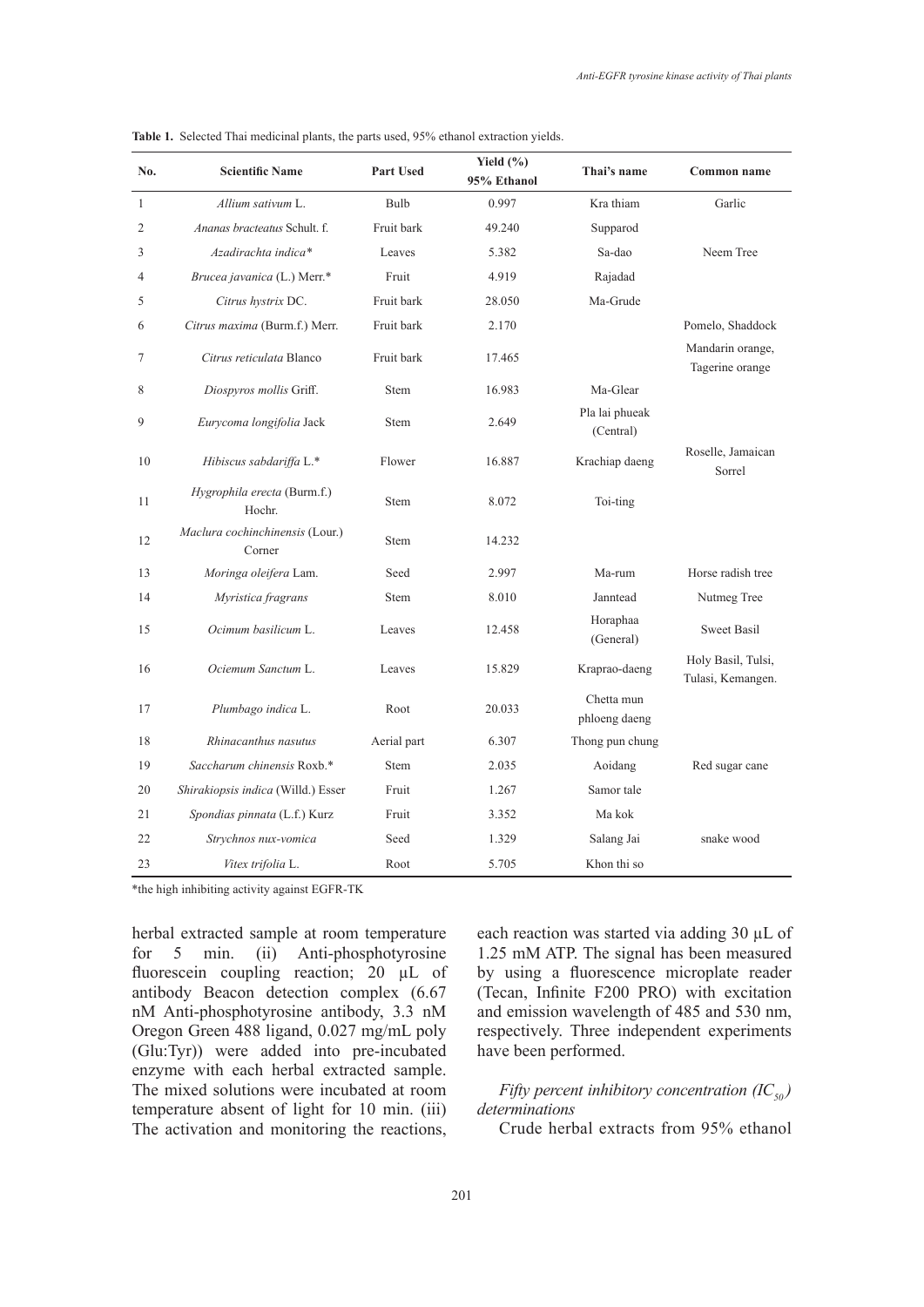were diluted in two-folded dilutions with starting concentration of 4000 µg/mL to final concentration of 7.8 µg/mL. The activity of each extract towards EGFR-TK was investigated by  $IC_{50}$  measurements using the same protocol of TK assay as described in previous part. Subsequently, each reaction was activated, and the signal was monitored as mentioned in previous method. Nonlinear regression dose-response curves were plotted against activity and log value of inhibitor's concentration. The GraphPad Prism program (GraphPad Software Inc., San Diego, CA, USA) has been performed to calculate the fifty percent inhibitions  $(IC_{50})$  of each sample.

### *Cell culture*

In this study, two types of cell lines were used to investigate the effect of crude extracts. First, the peripheral blood mononuclear cells (PBMC) were used as a representative of normal human cell. Second, A549 cells are adenocarcinomic human alveolar basal epithelial cells, which overexpress EGFR. PBMC cells were isolated from whole blood, which was obtained from healthy people, by density gradient centrifugation using Lymphoprep (Axis-shield, UK). PBMC Cells were seeded into 96 well tissue culture plates with  $1x10<sup>5</sup>$  cells per 100  $\mu$ L of media in each well. A549 cells were cultured at 37 °C, 5%  $CO<sub>2</sub>$  incubator in Dulbecco's Modification of Eagle's Medium (DMEM) with L-glutamine supplemented with 10% fetal calf serum  $(FCS)$ ,  $1 \times$  non-essential amino acids (NEAA), 1 mM sodium pyruvate and antibiotic (100 µg/mL penicillin and 10 µg/mL streptomycin) (Gibco, USA). A549 were seeded in 96-well plate at  $1.5 \times 10^4$  cells/well in growth media to achieve 80% confluence.

## *Cell viability assay (MTT assay)*

After the cultivation of PBMC cells and A549 cell lines, the crude herbal extracts were processed as described by (10). The cultured plates were incubated overnight. The cytotoxicity of herb extracts on PBMC was detected by MTT [3-(4,5-dimethylthiazol-2 yl)-2,5-diphenyltetrazolium bromide] assay (Sigma-Aldrich, MO, USA) as described previously (11).

#### **Results and Discussion**

# *Effects of crude extract of edible herbs on the activity of EGFR-TK*

Twenty three kinds of edible herbs are collected from traditional pharmacies (medicinal herb shop) as well as local markets around Bangkok, Thailand. In Asian countries, particularly South-east Asia, these plants are ordinary used as ingredient in not only the traditional remedies but also in cuisines. These Thai's edible plants are consumed as the vegetables along with chili paste, juices, or as ingredients in the various kinds of soups and other fantastic Thai's dishes, both foods and sweets including beverages. Since there are abundant of phytochemical compounds accumulating in parts of these phytonutrientherbs, the local Thai dished also provide plenty of nutraceutical to strengthen people health. In this study, we aimed to investigate the inhibitory effects of the 95% ethanol extracts from edible herbs against activity of EGFR-TK. All details of each sample which describing scientific name, common name, local name, part of used, and % yield extracts were elucidated in Table 1. In order to examine the ability of all crude extracts to inhibit the EGFR-TK enzyme activity, tyrosine kinase inhibitory assay has been performed. The results of these observations were reported in term of *relative percent inhibition* values as present in the bar graph (Figure 1). The EGFR-TK known inhibitor, gefitinib (at concentration  $3 \mu M$ ) was used as the positive control in this screening. Four species from all twenty-three Thai's edible herbs, present the *relative percent inhibition* values against EGFR-TK higher than others. Those herbs are *Azadirachta indica* (neem, Sa-dao), *Brucea javanica* (L.) Merr. (Rajadad), *Hibiscus sabdariffa* L. (Roselle, Krachiap daeng), and *Saccharum chinensis* Roxb. (Red sugar cane). Nevertheless, other herbs possessed slightly inhibitory activities against enzyme tyrosine kinase of EGFR. Surprisingly, the extracts of general edible plants that were believed to present many nutraceutical properties such as garlic (*A. sativum* L.), pine-apple (*A. bracteatus* Schult. f.) kinds of oranges (*C. maxima* (Brm.f.) Merr and *C. reticulate* Blanco) and from other two local regional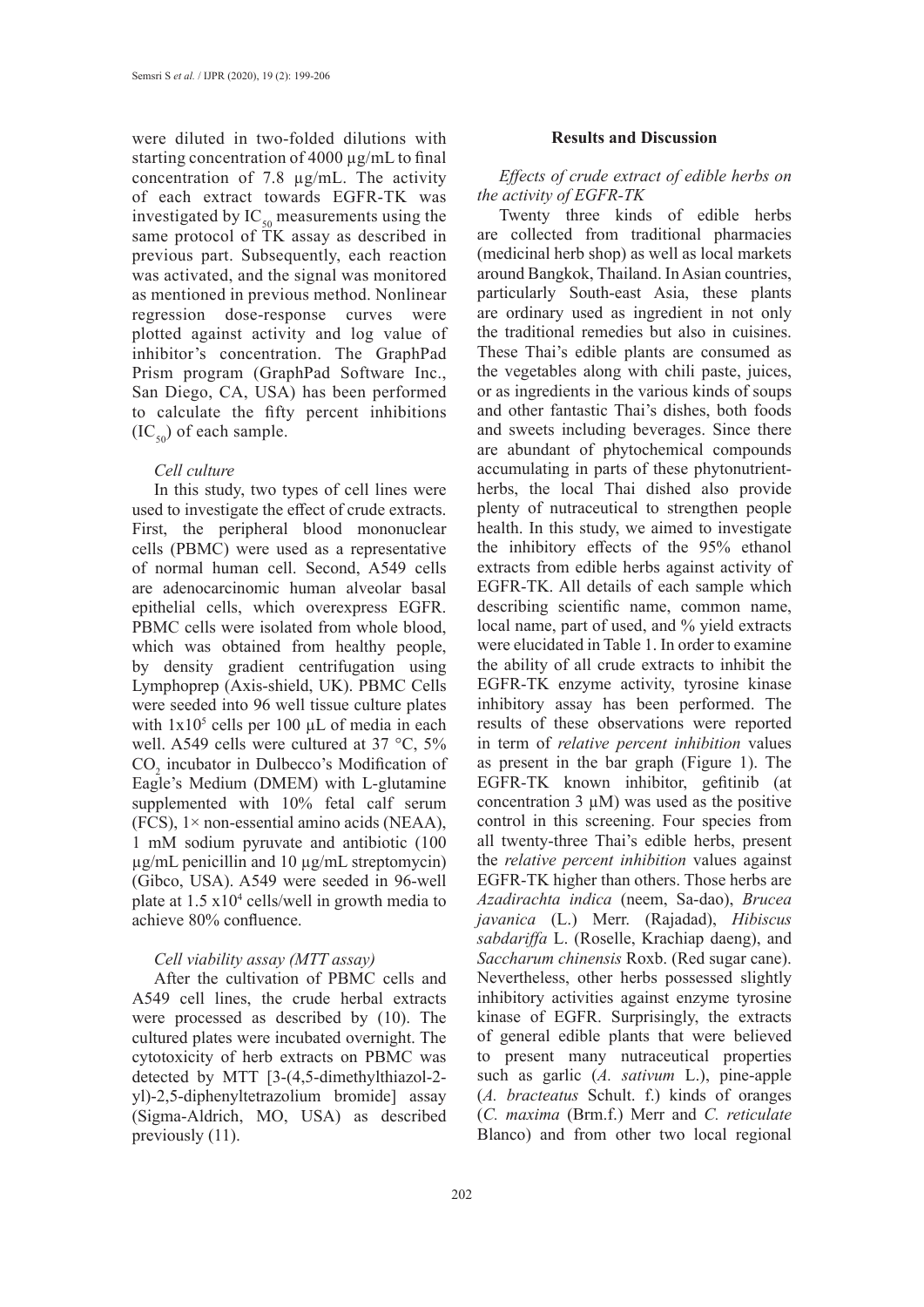species *M. cochinchinensis* (Lour.) Corner, and *S. indica* (Willd.) Esser, lacked of effect to the activity of the kinase enzyme of EGFR. The second group, nutrient plants possessed moderate inhibitory activities on EGFR-TK composed of kaffir lime (*C. hystrix* DC), Toi-ting (*H. erecta* (Burm.f.) Hochr.), horse radish tree (*M. oleifera* Lam.), sweet basil (*O. basilicum* L.), and Khon-thi-so (*V. trifolia* L.). In addition, the mild effects on the kinase domain of EGFR consist of seven species, which are the rest species reported in Figure 1.



According to the *relative percent inhibition*  values of these, in particular four plants, for further precision fifty percent inhibitory concentration  $(IC_{50})$  determinations of EGFR-TK activity have been performed. The activity of tyrosine kinase enzyme versus log concentration of each extracts presented in Figure 2 and concluded the values in Table 2. These data indicated that the crude extracts from *A. indica* and *B. javanica* possessed the abilities to inhibit EGFR-TK better than from *H. sabdariffa* and *S. chinensis* in range of 3 to 7 folds. Notably, the crude extracts from these two latter did not significantly inhibit EGFR-TK as illustrated in the *relative percent inhibition.*

*The cytotoxicity and viability of crude extracts to the NSCLC and normal cells* 

To examine the efficiency of these crude

samples could inhibit the viability of lung cancer cell lines; the MTT assay was performed on adenocarcinomic human alveolar [basal](http://en.wikipedia.org/wiki/Basal_lamina) epithelial cells (A549). The A549 cell line is the representative of the nonsmall cell lung cancer type, which showed overexpression of EGFR and is sensitive to EGFR inhibitors. Our results indicated that both crude extracts from *A. indica* and *B. javanica* showed lower IC<sub>50</sub> against A549 than *H. sabdariffa* and *S. chinensis* which lacked of inhibiting activity on the A549 cell line at our tested concentration (Table 3). In particular, the crude extract from *B. javanica* presented inhibitory effect on EGFR-TK stronger than from *A. indica* about 4 times (Table 3).

Moreover, to confirm the cytotoxicity effects of four extracted solutes to normal human cells, peripheral blood mononuclear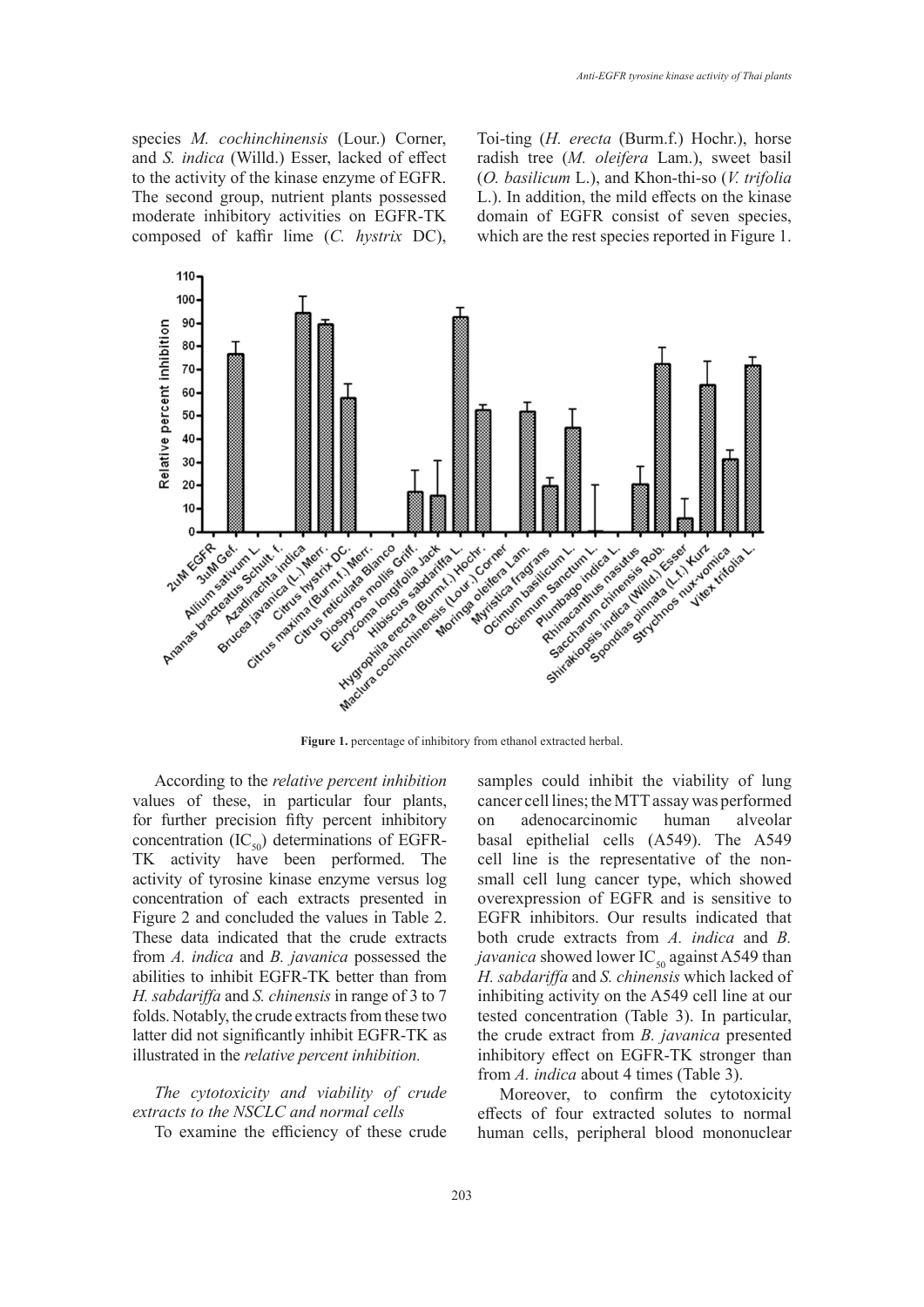

Figure 2. Diagram of IC<sub>50</sub> of 95% ethanol crude extracts from 5 Thai medicinal plants to EGFR-TK

|  |  | <b>Table 2.</b> IC50 values of 5 Thai's medicinal plants against tyrosine kinase activity of EGFR |  |  |  |
|--|--|---------------------------------------------------------------------------------------------------|--|--|--|
|  |  |                                                                                                   |  |  |  |

| Name                       | $IC_{so}$ (Mean $\pm$ SEM) |  |  |  |  |
|----------------------------|----------------------------|--|--|--|--|
|                            | $(\mu g/mL)$               |  |  |  |  |
| Azadirachta indica         | $207.7 \pm 9.247$          |  |  |  |  |
| Brucea javanica (L.) Merr. | $369.9 \pm 4.856$          |  |  |  |  |
| Hibiscus sabdariffa L.     | $1477 \pm 7.129$           |  |  |  |  |
| Saccharum chinensis Rob.   | $1270 \pm 2.555$           |  |  |  |  |

cells (PBMC) have been cultured to evaluate these crudes (Supplementary Figure 1). The results of toxicity test indicated that the crude extracts of all four herbs were no affect to normal cells at the effective concentration against cancer cells. Interestingly, the extracts of both *A. indica* and *B. javanica*, are generally known to have anti-cancer activities (4, 12-14). In addition, parts of these two plants are ingredients of the traditional medicine remedies in several countries. The crude samples of these two mentioned plants presented the potential to inhibit the viability of the NSCLC cells and slightly affect to the cytotoxicity of the normal cells (PBMC). The extracted samples of other two species,

generally consumed as juice, showed no effects both A549 and PBMC cells. *B. javanica* and *A. india* were used for traditional medicine to treat malaria, dysentery and cancer (15, 16). This study showed neither *B. javanica* nor *A. india* had any effect on PBMC, normal cell.

Plants are plenty of chemo-preventive agents that show anti-carcinogenic properties to inhibit cancer cells. Several commercial cancer drugs are developed from this source. These reasons, therefore, emphasized the intense interest on medicinal herbs for finding promising anticancer drug. Several researches have tried to find anti-cancer against cancer cells line without focusing on mechanism of this inhibition. Recently, Wang *et Al*. have tested crude extracts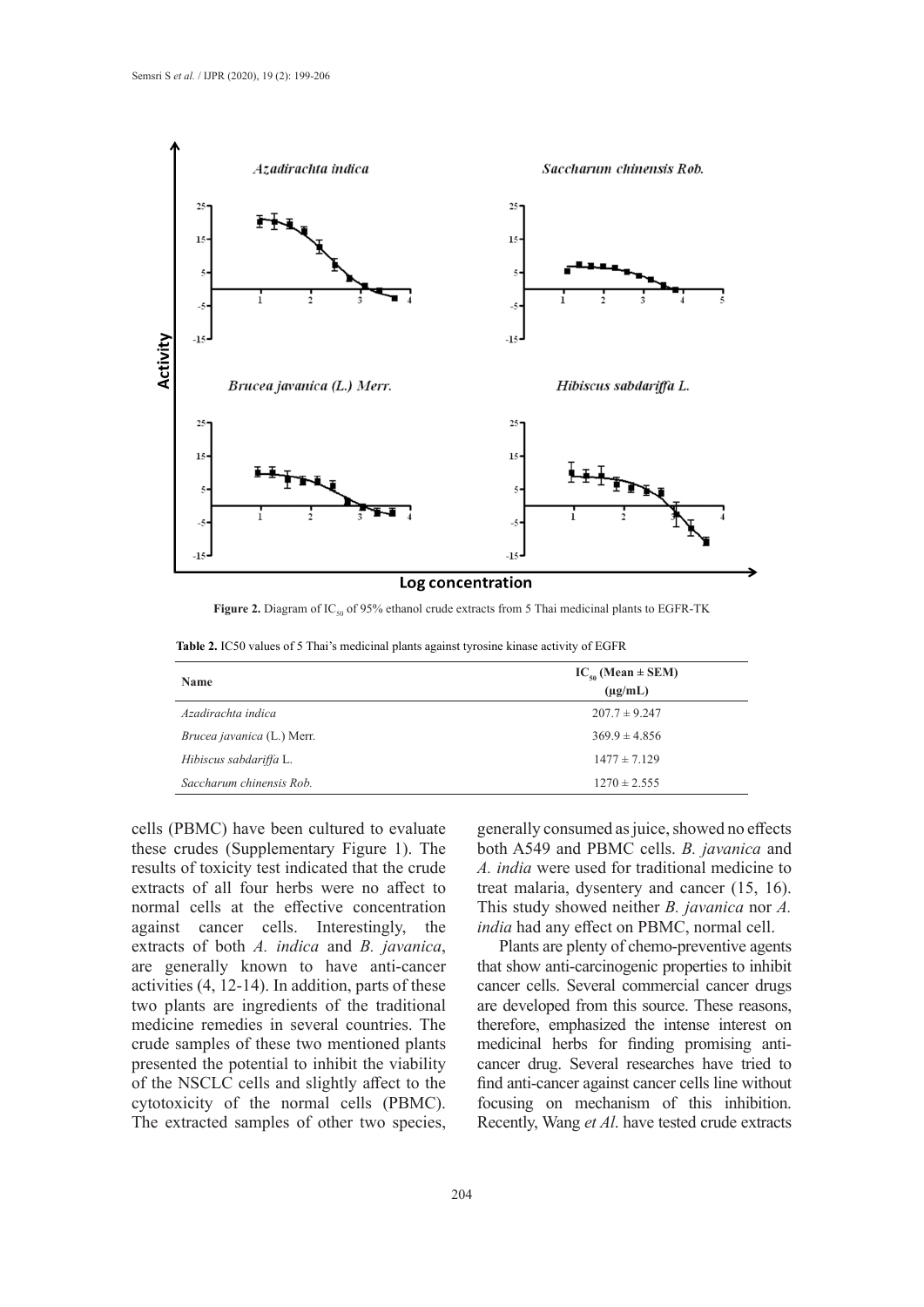| Name                       | $IC_{50}$ (Mean $\pm$ SEM)<br>$(\mu g/mL)$ | P value  |
|----------------------------|--------------------------------------------|----------|
| Azadirachata indica        | $78.6 \pm 3.1$                             | P < 0.05 |
| Brucea javanica (L.) Merr. | $19.8 \pm 1.2$                             | P < 0.05 |
| Saccharum chinensis Roxb.  | >1000                                      | P > 0.05 |
| Hibiscus sabdariffa L.     | >1000                                      | P > 0.05 |

**Table 3.** Antiproliferative activity of 4 Thai edible herbs extract on A549 cell line expressed as IC50a (µg/mL) values.

<sup>a</sup> The IC<sub>50</sub> is the concentration of the plant material at which 50% inhibition of tumor activity (EGFR overexpression) was observed. The lower of the IC<sub>50</sub> number that the greater overall effectiveness of the material in question. The results showed mean  $\pm$  standard

deviation based on triplicate analyses.

of Chinese herbs against EGFR-kinase (17). The five ethyl acetate extracts, *Artemisia argyi, Lonicera macranthoides, Spatholobus suberectus, Curcuma longa*, and *Galla chinensis*, and the ethanol extract of *Eriobotrya japonica* possessed EGFR inhibitory activities.

Four selected plants are tropical tree, shrub, ivy, and herbaceous plant, which commonly found in South and South-East Asia, including Thailand. These plants are ingredients of everyday food in Asian society. *A indica* (Sadao or neem) is generally serve accompany with chili paste in the food set. Furthermore, the result of this investigation is also corresponds with our previous computational studied (9) that the crude extracted from *Azadirachata indica* possesses high inhibitory activity to kinase domain of EGFR. More than sixty active compounds from neem have been identified which is isolated from all over parts of neem, leaves, stem, bark, and root. At least two active compounds, 1,3-diacetylvilasinin (18) and 28-deoxonimbolide (19) exhibited the cytotoxicity against NSCLC cells, human prostate (PC-3), pancreatic (PACA-2) cell and HL60 leukemia cells in µM range.

*Brucea javanica* (Rajadad) is used in various recipes, in Thai, use dried fruit to reduce phlegm, nourishing bile and cure Tan Sang toxic. Furthermore, in Chawa; Indonesia, seed of *B. javanica* is used for the treatment of intestinal diseases. In Philippines, fresh fruit is used to cure stomachache while in China, *B. javanica* is known as chelation worms in the stomach and cure dysentery. The common compounds found in *B. javanica* are classified in the group of brucamarine. The phytochemical from *B. javanica* is spotted light, according to it has shown impressive efficacy for treating

various diseases including cancer. Bruceine D, a quassinoid compound extracted from *B. javanica*, showed anticancer effect against NSCLC and pancreatic cancer cells, besides bruceanols D, E and F exhibited cytotoxicity against various types of human cancers, malignant melanoma (RPMI-7951), lung carcinoma (A-549), ileocecal adenocarcinoma (HCT-8), epidermoid carcinoma of the nasopharynx (KB), and medulloblastoma (TE-671), and against murine lymphocytic leukemia (P-388) (13, 14, 20, 21).

From these results, there are two distinguish herbs showed the inhibitory activity to the A549 cancer cell line, which are the crude extract from *B. javanica* and *A. indica*. Nevertheless, the other two nutraceutical herbs, *H. sabdariffa* and *S. chinensis* lacked of the inhibitory effect toward NSCLC, A549 cancer cell even though they showed the strong inhibitory activity against EGFR-TK. The phytochemical compounds of these two latter herbs might be able to penetrate cell membrane.

## **Acknowledgement**

This work was supported by the Higher Education Research Promotion and National Research University Project of Thailand, Office of the Higher Education Commission, the Thailand Research Fund grants RSA5780066 (KC), Faculty of Science, Grad School Research Fund, Kasetsart University and Kasetsart University Research and Development Institute (KURDI).

## **References**

(1) Raben D, Bianco C, Helfrich B, Weng E, Ciardiello F and Harari P. Interference with EGFR signaling: